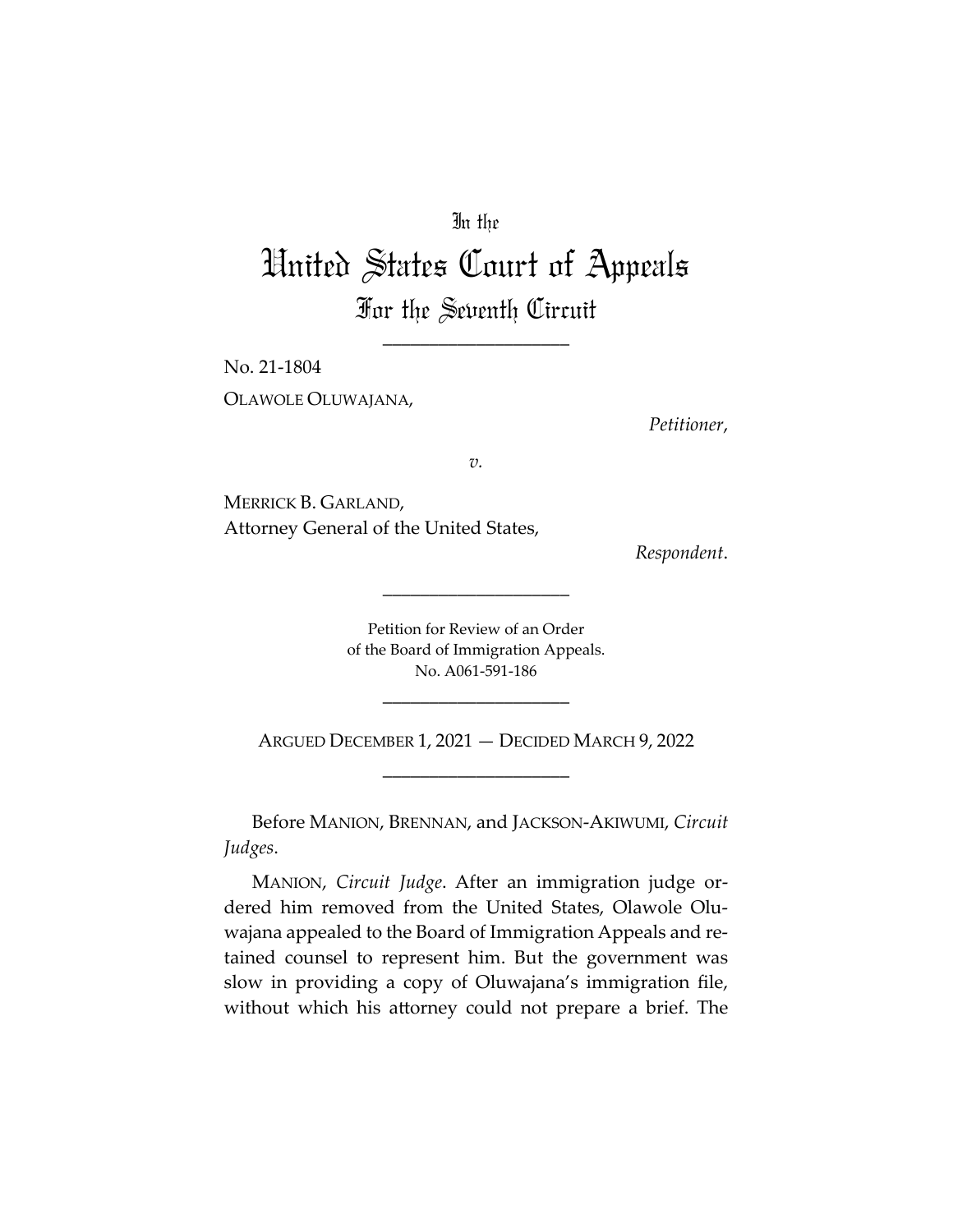Board granted one extension but denied a second, suggesting that Oluwajana instead submit his brief with a motion seeking leave to file it late. When he did so, less than two weeks after the submission deadline, the Board denied the motion in a cursory—and factually erroneous—footnote. And having re‐ jected the brief, the Board upheld the removal order without considering Oluwajana's allegations of error by the immigra‐ tion judge. Based on the undisputed circumstances of this case, we conclude that the Board abused its discretion by un‐ reasonably rejecting Oluwajana's brief. We therefore grant the petition for review, vacate the Board's order, and remand for further proceedings.

Originally from Nigeria, Oluwajana became a lawful per‐ manent resident of the United States in 2011. In 2017, he was convicted in Illinois state court of criminal sexual assault and aggravated criminal sexual abuse. Based on these convictions, the Department of Homeland Security charged him with re‐ movability. *See* 8 U.S.C. § 1227(a)(2)(A)(iii) ("Any alien who is convicted of an aggravated felony at any time after admission is deportable.").

He was unrepresented throughout immigration court pro‐ ceedings. At the final hearing, the immigration judge (IJ) wanted to know whether Oluwajana had been able to find an attorney. When Oluwajana said he had not, the IJ asked whether he was prepared to proceed anyway, and Oluwajana said he was. After confirming the state crimes of which Olu‐ wajana was convicted, the IJ inquired whether there was any reason he could not return to Nigeria. Oluwajana stated that his entire family resided in the United States and that he be‐ lieved he would be targeted by criminals upon his return to Nigeria. In response to the IJ, counsel for the government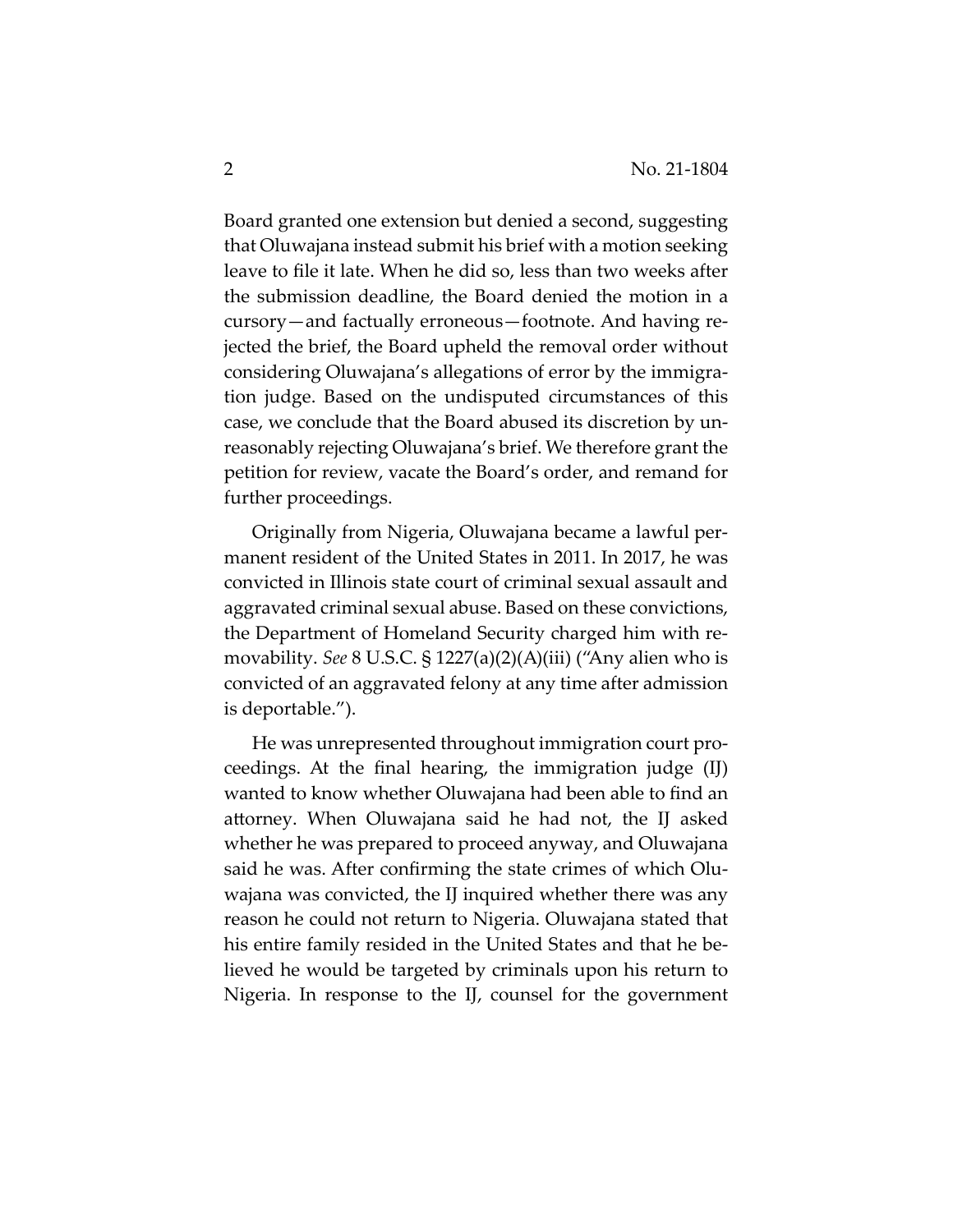stated that she did not believe Oluwajana had a basis to file an "I‐589," an immigration form by which a person may re‐ quest relief from an order of removal.

A few weeks after the hearing, Oluwajana was ordered re‐ moved from the United States. The IJ concluded that the state crimes of which Oluwajana was convicted constituted aggra‐ vated felonies and that no apparent eligibility for relief from removal had been demonstrated.

Oluwajana timely appealed to the Board in June 2020. Three months later, he retained counsel. His attorney promptly requested a copy of Oluwajana's immigration file from the Executive Office of Immigration Review (EOIR) and asked the Board to delay setting a briefing schedule until he received it. Eventually, the Board set a date of February 3, 2021, for any brief to be filed. As the initial due date neared, Oluwajana's counsel advised that he still had not received a copy of the file, including transcripts of immigration court proceedings. The Board extended the due date for the brief to February 24. As the new date approached, the EOIR still had not supplied the file, and Oluwajana's counsel asked the Board for another extension. While the extension request was pending before the Board, counsel at last received the case file on February 16. With only a week remaining before the Feb‐ ruary 24 due date, counsel advised the Board that he could not properly review the materials and prepare a brief in time; he sought a 21‐day extension.

The Board denied the second extension request. Instead, it informed counsel that he could submit a brief after the due date along with a motion for its consideration.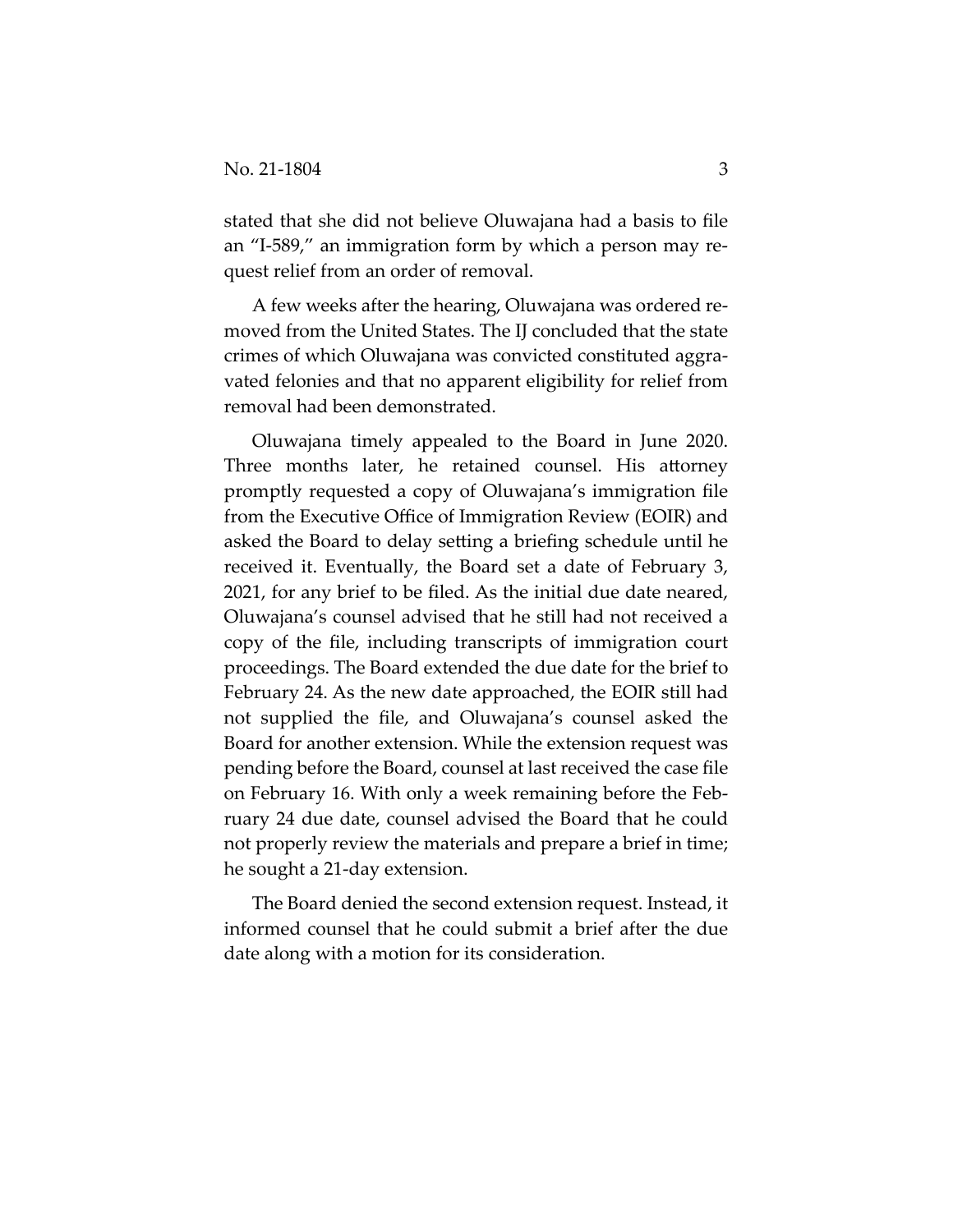Oluwajana's counsel filed the brief and the accompanying motion on March 8, 2021—12 days after the February 24 due date. The brief alleged that the IJ violated Oluwajana's due process rights by failing to give him an opportunity to file a Form I‐589 and by not obtaining a knowing, intelligent, and voluntary waiver of the right to counsel. The brief further al‐ leged that neither of Oluwajana's convictions constituted aggravated felonies justifying his removal. The accompanying motion asserted that counsel received a copy of the immigra‐ tion case file from the EOIR so late that he did not have time to review its contents, consult with his client, and submit a brief by the February 24 deadline.

The Board issued its order in April 2021. First, it rejected Oluwajana's brief in a footnote, which read in its entirety:

> The respondent filed two motions for extension of time to file a brief. The first was granted on January 26, 2021; the second was denied on Feb‐ ruary 24, 2021. The respondent's brief was due on February 3, 2021. It was received on March 8, 2021. The respondent requests acceptance of the late‐filed brief. Because the respondent's second request for an extension of time was denied and because the respondent's brief is untimely by 33 days, the motion to accept the late‐filed brief is denied.

The Board then concluded that Oluwajana's state convictions rendered him removable and that he was therefore ineligible for asylum or withholding of removal or other relief. The Board dismissed Oluwajana's appeal without directly ad‐ dressing the arguments raised in his brief. This petition for review followed.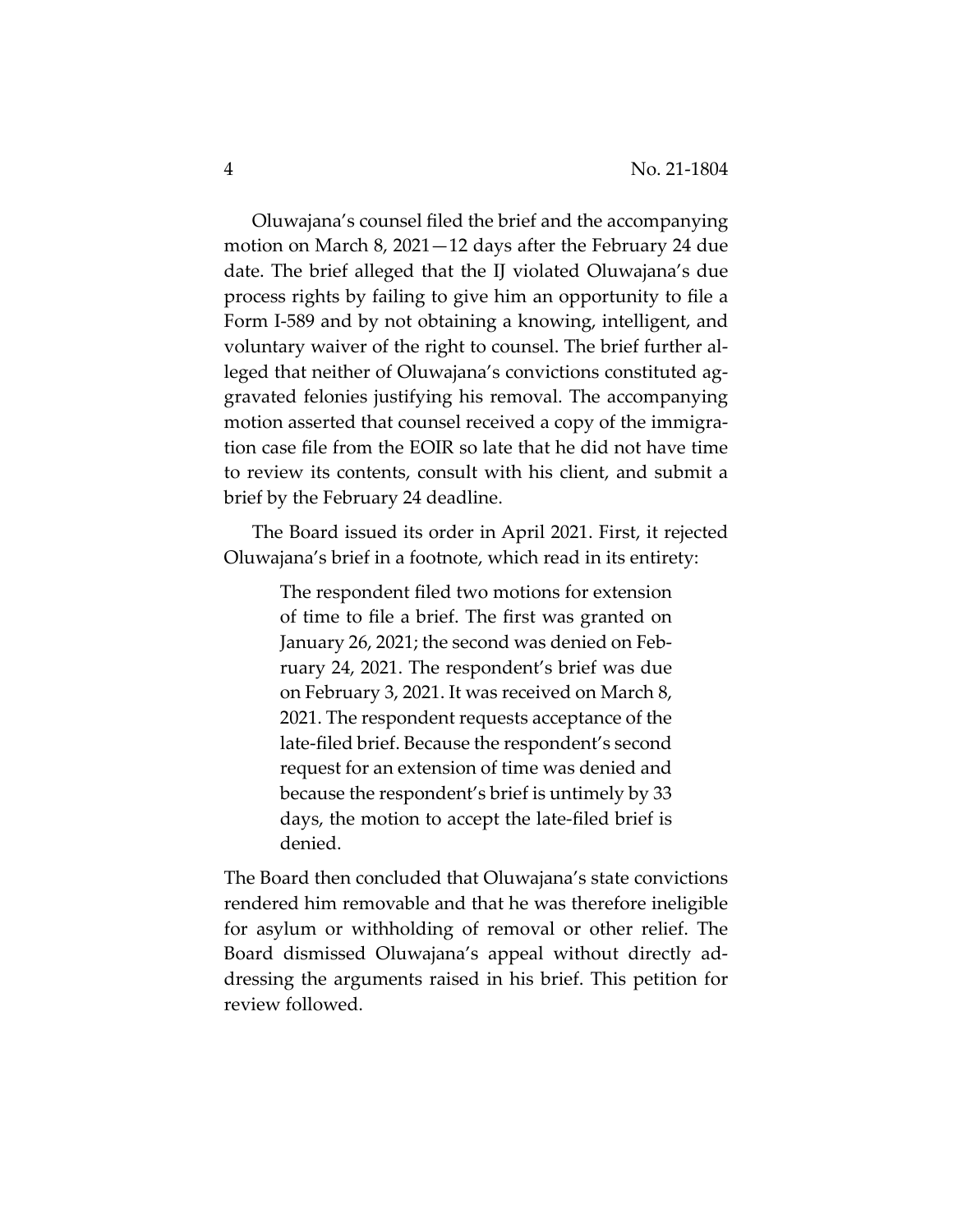At the outset, we must ensure that we have jurisdiction to hear this petition. Generally, the Immigration Code authorizes our review of a final order of removal, 8 U.S.C. § 1252(a)(1), but not when removal is predicated on an alien having committed an aggravated felony, *id.* § 1252(a)(2)(C). Yet even in the latter case, we retain jurisdiction to consider "questions of law." *Id.* § 1252(a)(2)(D). Whether Oluwajana's prior convictions count as aggravated felonies, an issue he raised both in this court and in the rejected brief he submitted to the Board, is just such a question. *Eke v. Mukasey*, 512 F.3d 372, 378 (7th Cir. 2008). Because the Board's final order of re‐ moval, among other things, concluded that Oluwajana's state convictions constituted aggravated felonies, we are secure in our jurisdiction to review that order, including the Board's preliminary decision to reject his brief arguing that the basis for his removal was legally erroneous.

The parties agree that we should return this case to the Board for further proceedings. But Oluwajana contends that the Board abused its discretion in rejecting his late‐filed brief and requests a remand with instructions that the Board accept it. The government, in contrast, urges a general remand to give the Board the opportunity to reconsider whether to ac‐ cept the brief and, this time, provide an adequate explanation for its decision.

The rules surrounding the submission of a brief to the Board reflect a resolve to keep administrative proceedings moving expeditiously. Twenty‐one days is the default period for all parties to simultaneously file initial briefs, and reply briefs may not be filed as a matter of course. 8 C.F.R. § 1003.3(c)(1) (2021). The Board may extend the deadline to file an initial brief "a maximum of one time per case … for up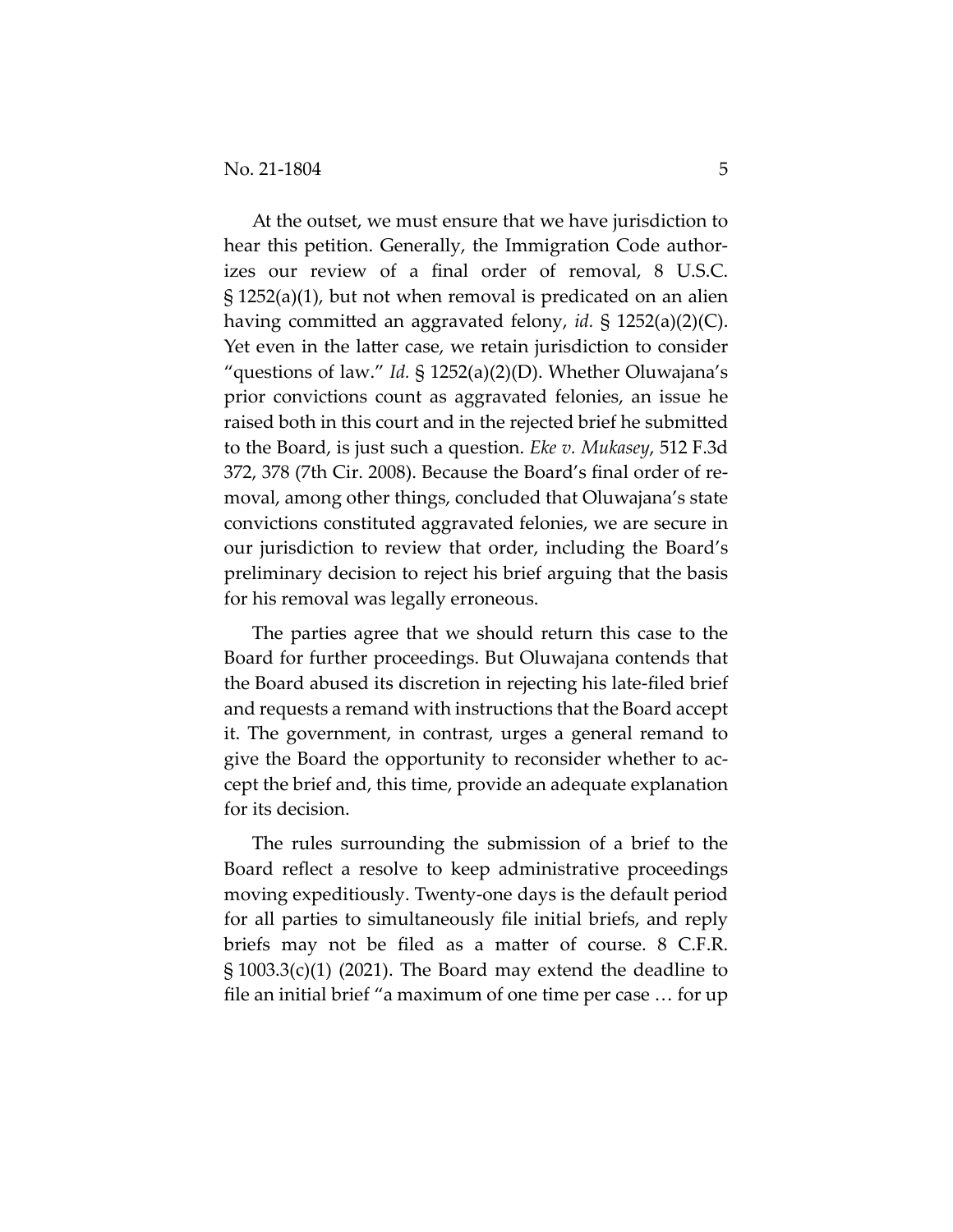to 14 days" and "neither party may request a further exten‐ sion."1 *Id.* But, as most relevant here, the rules provide that, "[i]n its discretion, the Board may consider a brief that has been filed out of time." *Id.* Given that the issue is decided by the Board on a discretionary basis, we unsurprisingly review the denial of a motion to file a late brief for abuse of that dis‐ cretion. *Dakaj v. Holder*, 580 F.3d 479, 481 (7th Cir. 2009).

Deferential though that standard is, however, the Board must still exercise its discretion in a reasonable manner. To that end, this court must "ensure that the Board's legal inter‐ pretations stay within the boundaries permitted to it and that it has not unreasonably failed to consider relevant factual in‐ formation" presented in the record before it. *Chowdhury v. Ashcroft*, 241 F.3d 848, 852 (7th Cir. 2001).

The Board provided only two reasons for denying Olu‐ wajana's motion to submit a brief out of time: (1) the second request for an extension of the briefing deadline was denied, and (2) the brief was received 33 days late. Neither basis supports the Board's decision.

First, the mere fact that the Board denied a second extension request cannot justify the rejection of a late brief. The agency's own regulation prohibits the Board from extending the briefing deadline more than "one time per case." 8 C.F.R.

 $1$  The extension period was capped at 14 days by an amendment to § 1003.3(c)(1) that took effect on January 15, 2021. Prior to this date, the Board could extend a briefing deadline by up to 90 days. 85 Fed. Reg. 81,588, 81,588 (Dec. 16, 2020). It appears that the Board relied on its pre‐ amendment authority to give Oluwajana a three‐week briefing extension, from February 3 to February 24, 2021.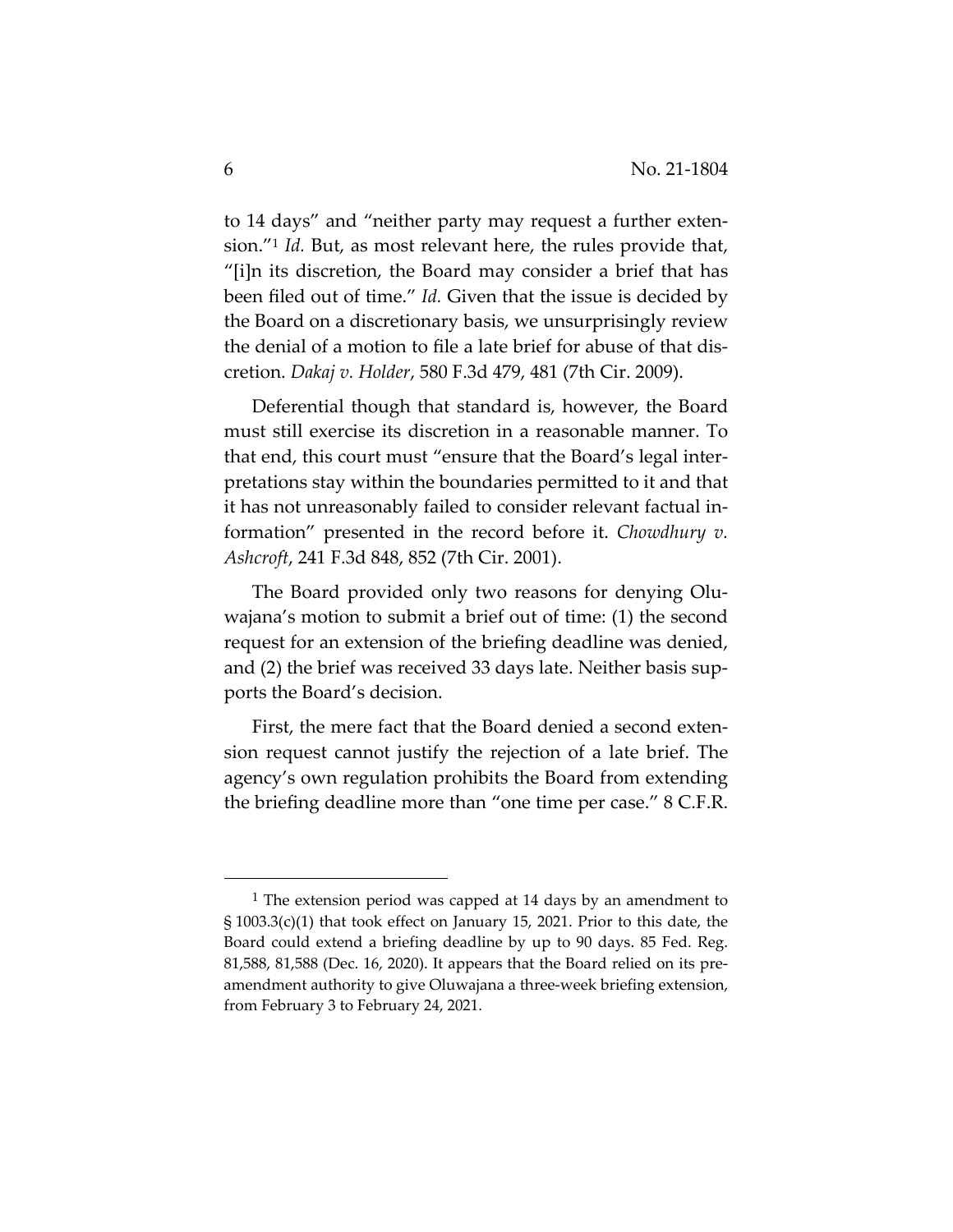§ 1003.3(c)(1).2 But the same regulation goes on to say that the Board "*may* consider a brief that has been filed out of time." *Id.* (emphasis added). Thus, the Board's rules envision that a late brief may be accepted even though a second extension of the briefing deadline is barred. It was nonsensical for the Board to deny Oluwajana permissible relief because he was not first granted relief that the Board's rules prohibit. We will not sustain a decision based on the Board's interpretation of its rules that causes "unreasonable, unfair, and absurd re‐ sults." *Chowdhury*, 241 F.3d at 853.

Next, and more obviously, the Board clearly erred in find‐ ing that Oluwajana submitted his brief 33 days late. After the Board granted the initial request to extend the briefing dead‐ line, the due date was February 24, 2021, not February 3. So, when Oluwajana submitted his brief on March 8, it was only 12 days past due, not the month and more stated in the Board's order. The Board abuses its discretion when it exercises that discretion based on factual determinations "con‐ trary to the detailed evidence in the record." *Siddiqui v. Holder*, 670 F.3d 736, 746 (7th Cir. 2012).

To its credit, the government does not defend the Board's decision. Rather, without confessing error, the government urges us to remand the matter for the Board to reconsider whether to accept Oluwajana's brief. When the government requests a general remand and that request is opposed by the petitioner, we will grant the request "only when there is a

<sup>2</sup> The language explicitly permitting only one extension of the briefing deadline was added to  $\S$  1003.3(c)(1) by the January 2021 amendment, but it did not effect a change. It simply codified existing Board policy "not to grant second briefing extension requests." 85 Fed. Reg. at 81,588.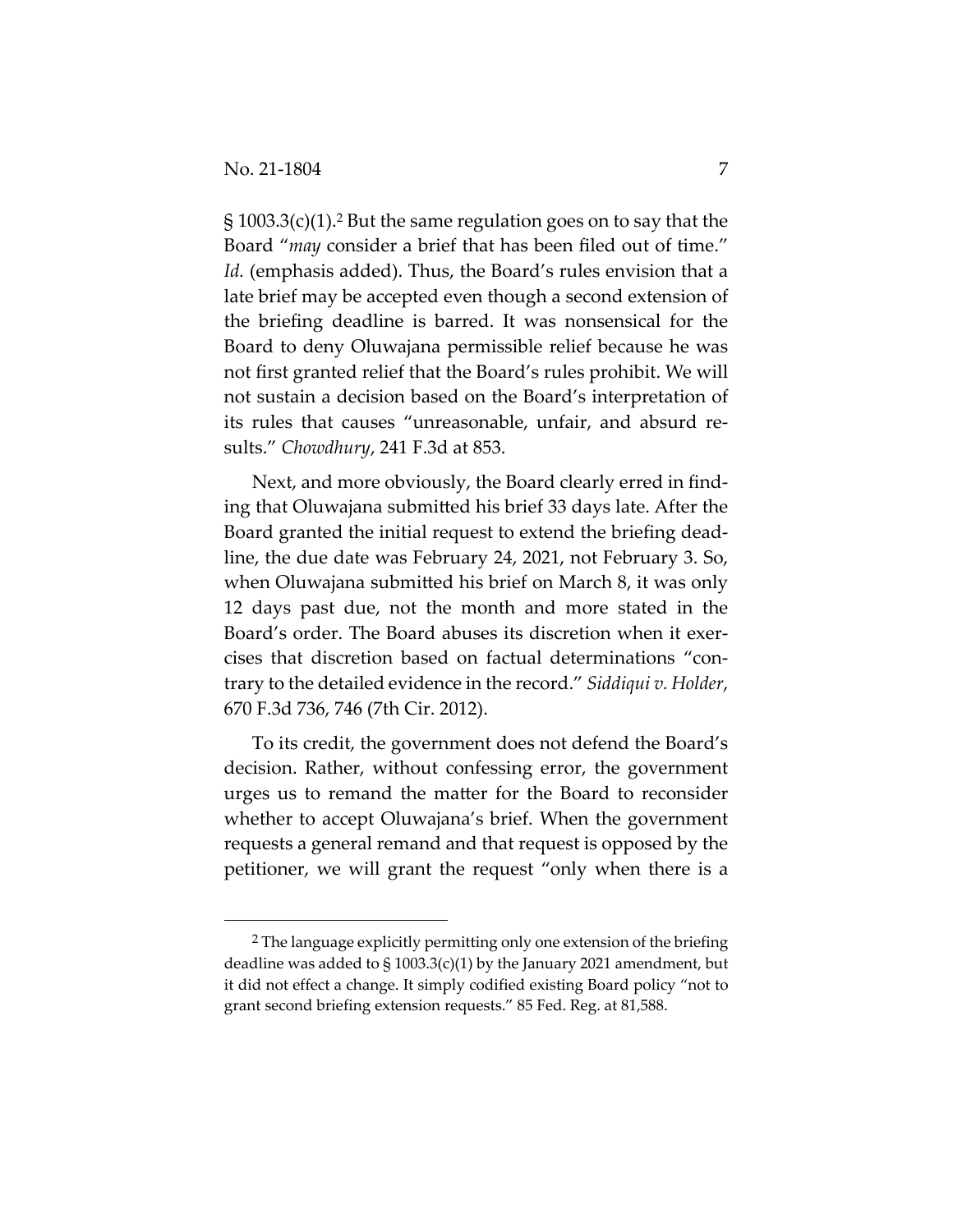persuasive reason to do so." *W.G.A. v. Sessions*, 900 F.3d 957, 963 (7th Cir. 2018). We discern no such reason here.

This is not a case where the Board's decision to reject a late brief turned on questions of disputable fact, such as whether an individual in removal proceedings received notice of the Board's briefing schedule, *see Dakaj*, 580 F.3d at 482–84, or whether lateness should have been excused based on a total‐ ity of subjective factors, like a petitioner's "pro se status, edu‐ cation, [or] language skills," *Gutierrez‐Almazan v. Gonzales*, 491 F.3d 341, 344 (7th Cir. 2007). In such cases, we remanded because the Board had yet to fulfill its obligation "to consider all relevant information," and we were persuaded that the Board could—"at least in the first instance"—potentially jus‐ tify its rejection of a brief. *Dakaj*, 580 F.3d at 483–84.

In the present case, the salient facts are undisputed. The government failed to provide Oluwajana's counsel with a copy of his immigration file—including the transcripts of im‐ migration court proceedings—until February 16, 2021. This was almost two weeks *after* the initial deadline set by the Board to file an administrative brief, a brief that could not have been filed without review of the file. Yet, less than three weeks after the EOIR finally provided a copy of the file, coun‐ sel drafted a brief and filed it with the Board, a mere 12 days past the revised due date. That is, the delay resulted princi‐ pally (if not entirely) from the tardiness with which the gov‐ ernment fulfilled its obligation to provide Oluwajana's coun‐ sel critical information. And counsel, in turn, acted expedi‐ tiously when that information was received.

On these facts, any reasonable exercise of discretion re‐ quired acceptance of Oluwajana's brief. Thus, we will not or‐ der a general remand solely for the Board to consider again